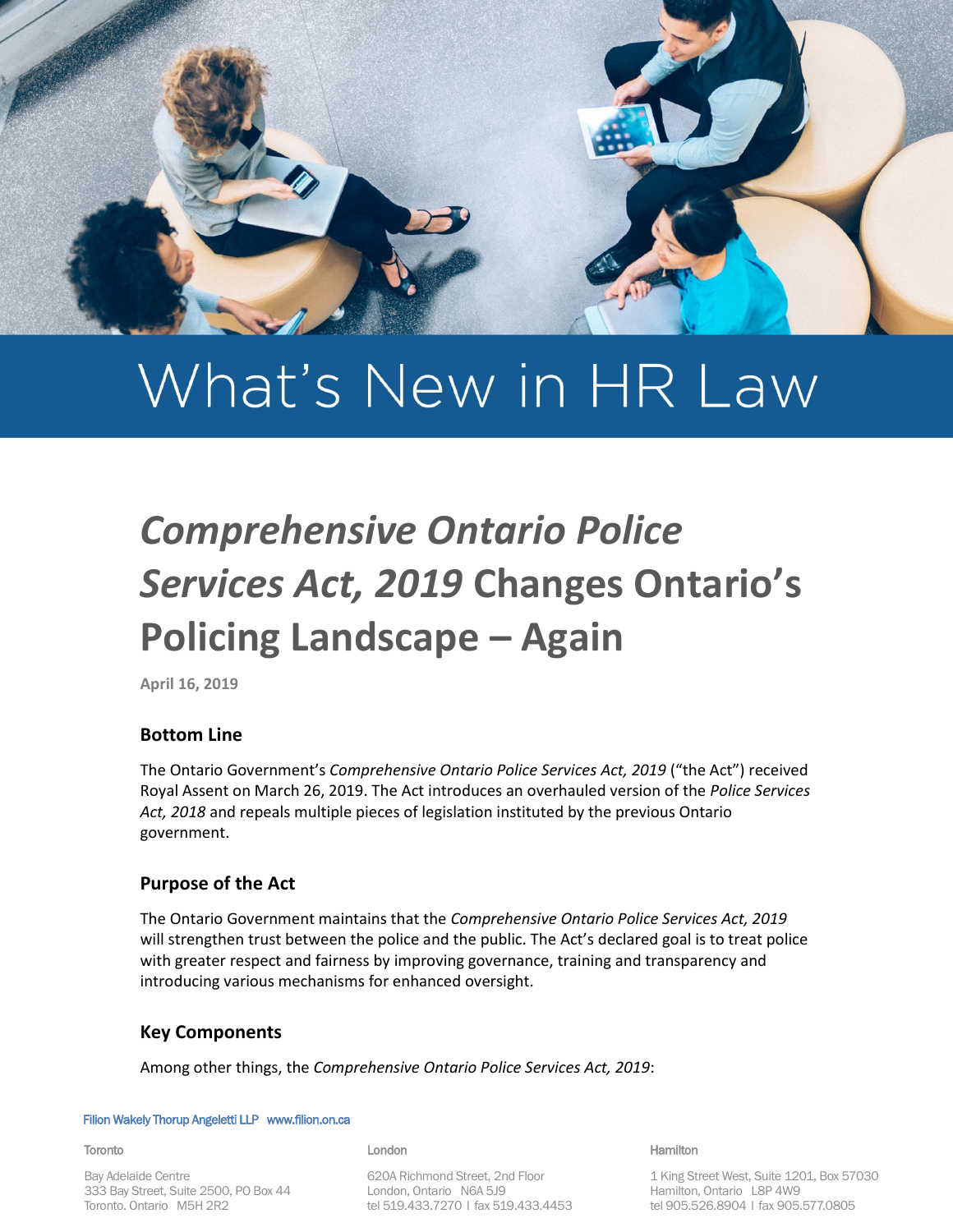- Introduces the *Community Safety and Policing Act, 2019* to strengthen the emphasis on community-based policing;
- Transforms the Office of the Independent Police Review Director (OIPRD) into the Law Enforcement Complaints Agency (LECA) with the goal of reducing delays in the investigation process;
- Establishes the Special Investigations Unit (SIU) as a provincial agency accountable to the Attorney General with the aim to increase independence and focus the SIU's mandate;
- Strengthens the role of the Inspector General of Policing;
- Mandates various educational programs for new police officers, new special constables, and Police Services Board members regarding human rights, systemic racism, diversity and indigenous issues;
- Introduces changes to the *Coroners Act* designed to enhance public safety and improve service delivery.

## **Repealed Legislation**

The Act has repealed (or will repeal at a future date) various pieces of legislation passed by the previous Ontario government. These include:

- The *Ontario Special Investigations Unit Act, 2018*
- The *Policing Oversight Act, 2018*
- The *Ontario Policing Discipline Tribunal Act, 2018*
- The *Police Services Act, 2018*
- The *Police Services Act, 1990*

A comprehensive list of the proposed amendments can be found in the Ontario Government's [news release.](https://news.ontario.ca/mcscs/en/2019/02/how-the-comprehensive-ontario-police-services-act-would-improve-public-safety-by-treating-police-fai.html)

## **Controversy over Police Oversight Process**

The *Comprehensive Ontario Police Services Act, 2019* has sparked some controversy in the policing community over the SIU's police oversight powers.

Previously, the SIU was mandated to investigate any case of serious injury or death or allegations of sexual assault involving interactions with the police. Under the new Act, the SIU may investigate only when an incident "may have resulted from *criminal* conduct by an official". The controversy stems from the fact that the Chief of Police must first determine that criminal conduct has occurred before the SIU can launch an investigation.